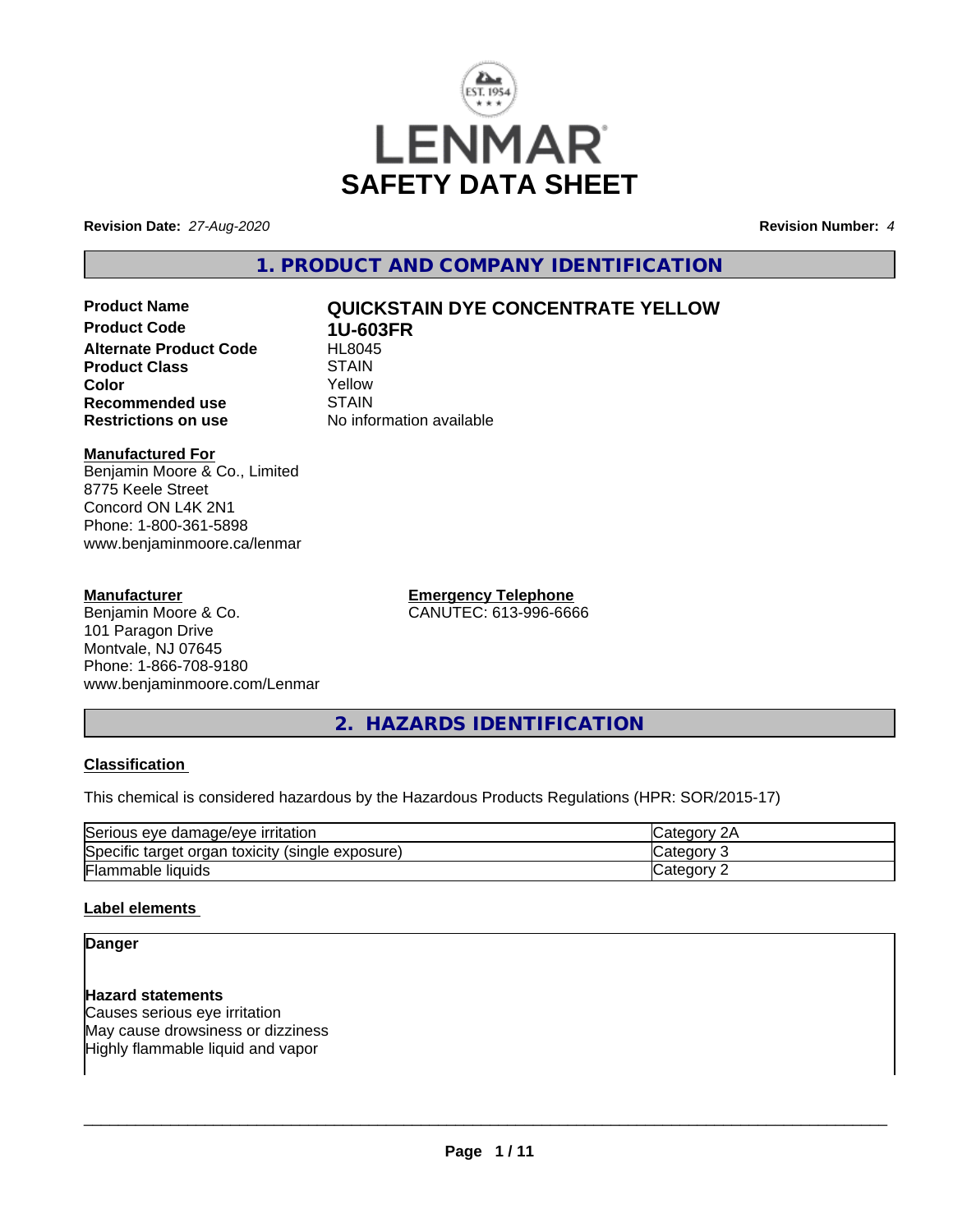### **1U-603FR** - **QUICKSTAIN DYE CONCENTRATE YELLOW**



**Appearance** liquid **Odor** solvent

# **Precautionary Statements - Prevention**

Wash face, hands and any exposed skin thoroughly after handling Avoid breathing dust/fume/gas/mist/vapors/spray Use only outdoors or in a well-ventilated area Keep away from heat, hot surfaces, sparks, open flames and other ignition sources. No smoking Keep container tightly closed Ground/bond container and receiving equipment Use explosion-proof electrical/ventilating/lighting/equipment Use only non-sparking tools Take precautionary measures against static discharge Wear protective gloves/protective clothing/eye protection/face protection Keep cool

# **Eyes**

IF IN EYES: Rinse cautiously with water for several minutes. Remove contact lenses, if present and easy to do. Continue rinsing

\_\_\_\_\_\_\_\_\_\_\_\_\_\_\_\_\_\_\_\_\_\_\_\_\_\_\_\_\_\_\_\_\_\_\_\_\_\_\_\_\_\_\_\_\_\_\_\_\_\_\_\_\_\_\_\_\_\_\_\_\_\_\_\_\_\_\_\_\_\_\_\_\_\_\_\_\_\_\_\_\_\_\_\_\_\_\_\_\_\_\_\_\_

If eye irritation persists: Get medical advice/attention

**Skin**

IF ON SKIN (or hair): Remove/Take off immediately all contaminated clothing. Rinse skin with water/shower **Inhalation**

IF INHALED: Remove victim to fresh air and keep at rest in a position comfortable for breathing Call a POISON CENTER or doctor/physician if you feel unwell **Fire**

In case of fire: Use CO2, dry chemical, or foam for extinction

### **Precautionary Statements - Storage**

Store in a well-ventilated place. Keep container tightly closed Store locked up

# **Precautionary Statements - Disposal**

Dispose of contents/container to an approved waste disposal plant

### **Other information**

No information available

| <b>Chemical name</b> | <b>CAS No.</b> | Weight-%     | Hazardous Material<br>registry number<br>(HMIRA registry #) | Date HMIRA filed and<br>Information Review Act Idate exemption granted<br>(if applicable) |
|----------------------|----------------|--------------|-------------------------------------------------------------|-------------------------------------------------------------------------------------------|
| Acetone              | 67-64-1        | $60 - 100\%$ |                                                             |                                                                                           |

# **3. COMPOSITION INFORMATION ON COMPONENTS**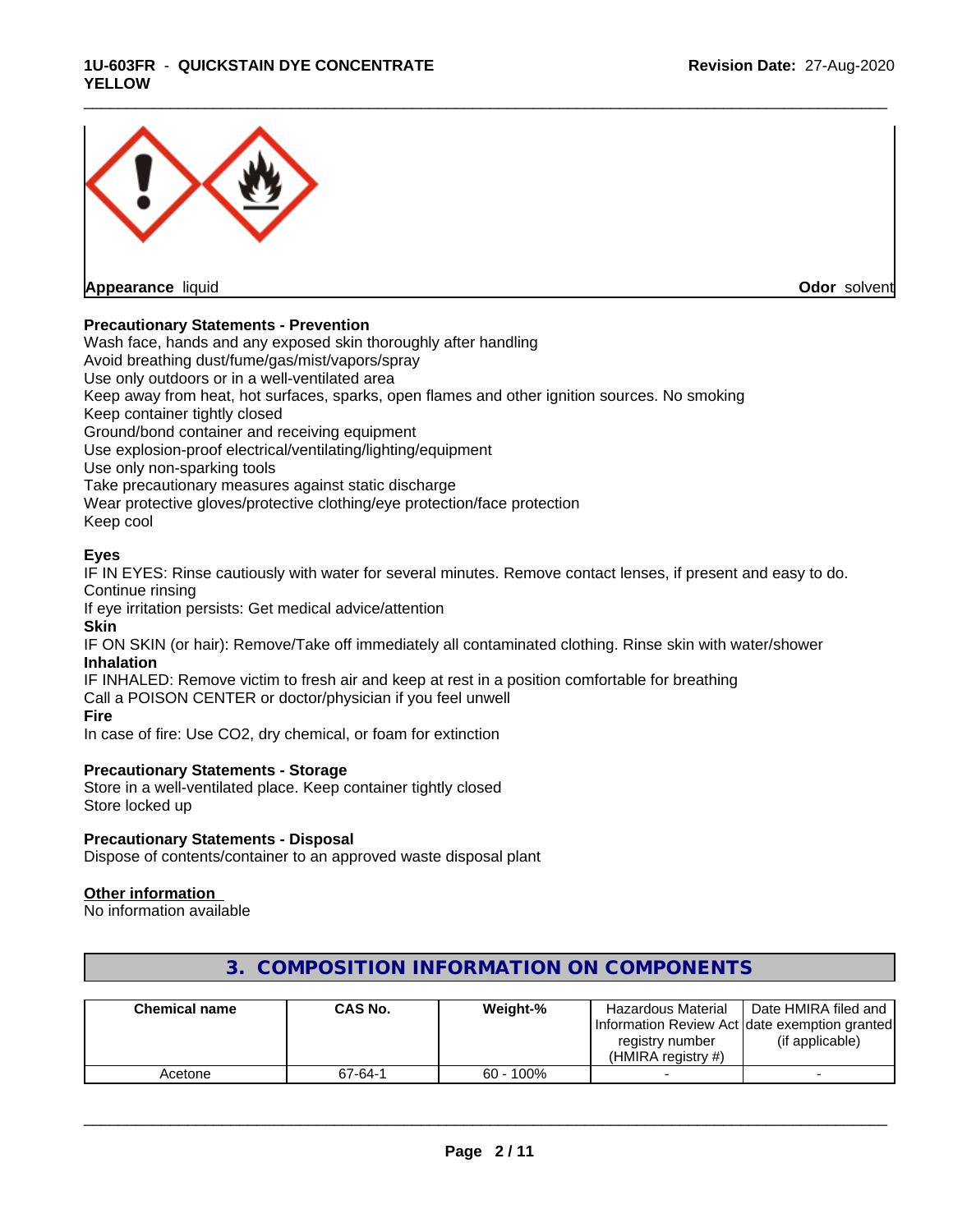**Confidential Business Information note**

\*The exact percentage (concentration) of composition has been withheld as a trade secret

\_\_\_\_\_\_\_\_\_\_\_\_\_\_\_\_\_\_\_\_\_\_\_\_\_\_\_\_\_\_\_\_\_\_\_\_\_\_\_\_\_\_\_\_\_\_\_\_\_\_\_\_\_\_\_\_\_\_\_\_\_\_\_\_\_\_\_\_\_\_\_\_\_\_\_\_\_\_\_\_\_\_\_\_\_\_\_\_\_\_\_\_\_

**4. FIRST AID MEASURES**

| <b>General Advice</b>                  | If symptoms persist, call a physician. Show this safety data<br>sheet to the doctor in attendance.                                                                                                                         |
|----------------------------------------|----------------------------------------------------------------------------------------------------------------------------------------------------------------------------------------------------------------------------|
| <b>Eye Contact</b>                     | Immediately flush with plenty of water. After initial flushing,<br>remove any contact lenses and continue flushing for at<br>least 15 minutes. Keep eye wide open while rinsing. If<br>symptoms persist, call a physician. |
| <b>Skin Contact</b>                    | Wash off immediately with soap and plenty of water<br>removing all contaminated clothes and shoes. If skin<br>irritation persists, call a physician.                                                                       |
| <b>Inhalation</b>                      | Move to fresh air. If symptoms persist, call a physician.<br>If not breathing, give artificial respiration. Call a physician<br>immediately.                                                                               |
| Ingestion                              | Clean mouth with water and afterwards drink plenty of<br>water. Do not induce vomiting without medical advice.<br>Never give anything by mouth to an unconscious person.<br>Consult a physician.                           |
| <b>Protection Of First-Aiders</b>      | Use personal protective equipment.                                                                                                                                                                                         |
| <b>Most Important Symptoms/Effects</b> | No information available.                                                                                                                                                                                                  |
| <b>Notes To Physician</b>              | Treat symptomatically.                                                                                                                                                                                                     |
|                                        |                                                                                                                                                                                                                            |

**5. FIRE-FIGHTING MEASURES**

| <b>Flammable Properties</b>                           | Vapors may travel considerable distance to a source of<br>ignition and flash back. Vapors may cause flash fire.                                                 |
|-------------------------------------------------------|-----------------------------------------------------------------------------------------------------------------------------------------------------------------|
| <b>Suitable Extinguishing Media</b>                   | Foam, dry powder or water. Use extinguishing measures<br>that are appropriate to local circumstances and the<br>surrounding environment.                        |
| Protective equipment and precautions for firefighters | As in any fire, wear self-contained breathing apparatus<br>pressure-demand, MSHA/NIOSH (approved or equivalent)<br>and full protective gear.                    |
| <b>Hazardous combustion products</b>                  | Burning may result in carbon dioxide, carbon monoxide<br>and other combustion products of varying composition<br>which may be toxic and/or irritating.          |
| <b>Specific Hazards Arising From The Chemical</b>     | Flammable. Flash back possible over considerable<br>distance. Keep product and empty container away from<br>heat and sources of ignition. Closed containers may |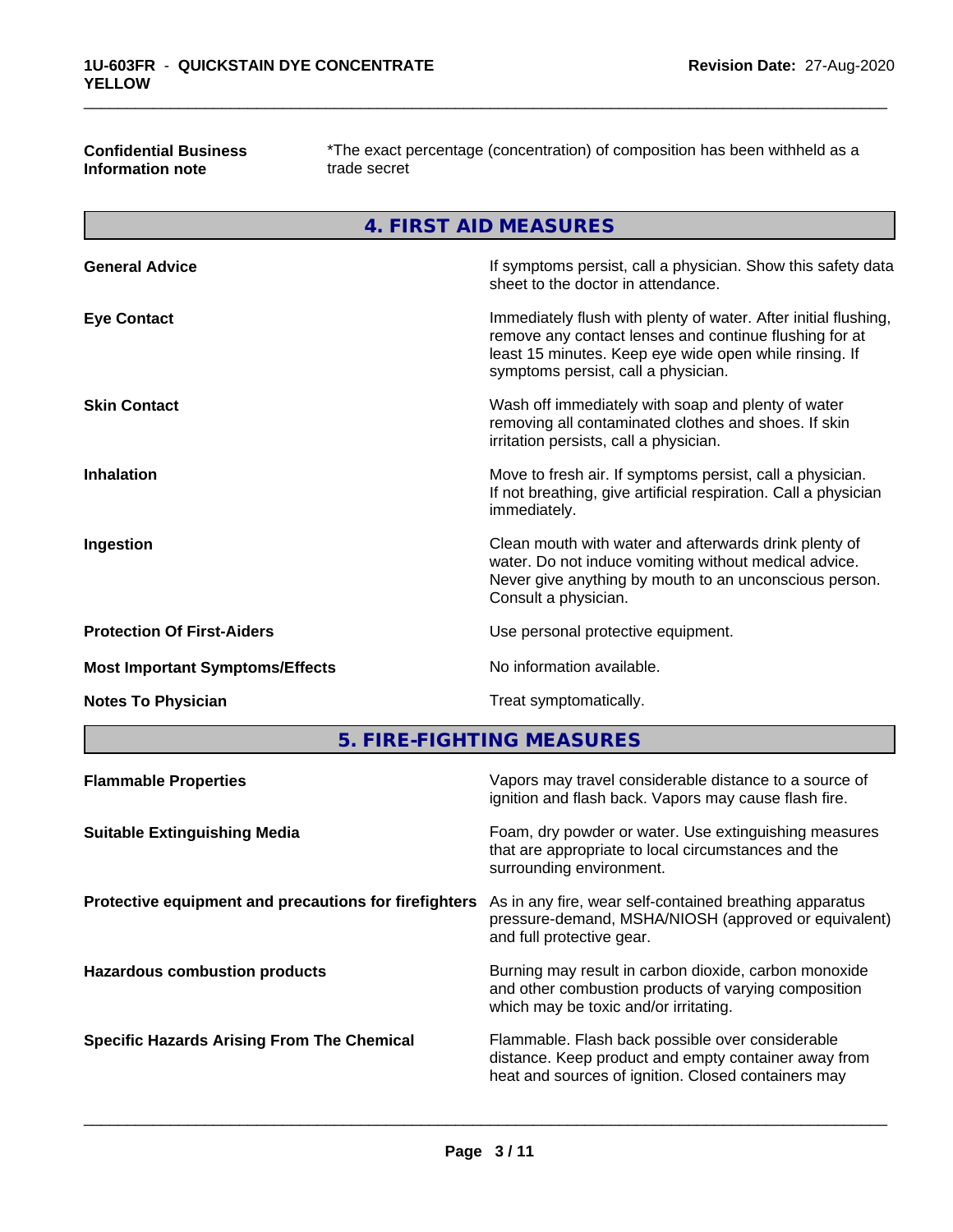|                                                                                  |                        | vapors.                        | rupture if exposed to fire or extreme heat. Thermal<br>decomposition can lead to release of irritating gases and |
|----------------------------------------------------------------------------------|------------------------|--------------------------------|------------------------------------------------------------------------------------------------------------------|
| <b>Sensitivity to mechanical impact</b>                                          |                        | No                             |                                                                                                                  |
| Sensitivity to static discharge                                                  |                        | Yes                            |                                                                                                                  |
| <b>Flash Point Data</b><br>Flash point (°F)<br>Flash Point (°C)<br><b>Method</b> |                        | 3<br>-16<br><b>PMCC</b>        |                                                                                                                  |
| <b>Flammability Limits In Air</b>                                                |                        |                                |                                                                                                                  |
| Lower flammability limit:<br><b>Upper flammability limit:</b>                    |                        | Not available<br>Not available |                                                                                                                  |
| <b>NFPA</b><br>Health: 1                                                         | <b>Flammability: 3</b> | <b>Instability: 0</b>          | Special: Not Applicable                                                                                          |
| <b>NFPA Legend</b><br>0 - Not Hazardous<br>1 - Slightly                          |                        |                                |                                                                                                                  |

\_\_\_\_\_\_\_\_\_\_\_\_\_\_\_\_\_\_\_\_\_\_\_\_\_\_\_\_\_\_\_\_\_\_\_\_\_\_\_\_\_\_\_\_\_\_\_\_\_\_\_\_\_\_\_\_\_\_\_\_\_\_\_\_\_\_\_\_\_\_\_\_\_\_\_\_\_\_\_\_\_\_\_\_\_\_\_\_\_\_\_\_\_

- 1 Slightly
- 2 Moderate
- 3 High
- 4 Severe

*The ratings assigned are only suggested ratings, the contractor/employer has ultimate responsibilities for NFPA ratings where this system is used.*

*Additional information regarding the NFPA rating system is available from the National Fire Protection Agency (NFPA) at www.nfpa.org.*

# **6. ACCIDENTAL RELEASE MEASURES**

| Remove all sources of ignition. Take precautions to<br>prevent flashback. Ground and bond all containers and<br>handling equipment. Take precautionary measures against<br>static discharges. Ensure adequate ventilation. Avoid<br>contact with skin, eyes and clothing. Use personal<br>protective equipment.  |
|------------------------------------------------------------------------------------------------------------------------------------------------------------------------------------------------------------------------------------------------------------------------------------------------------------------|
| Prevent further leakage or spillage if safe to do so. Do not<br>allow material to contaminate ground water system.<br>Prevent product from entering drains. Do not flush into<br>surface water or sanitary sewer system. Local authorities<br>should be advised if significant spillages cannot be<br>contained. |
| See Section 12 for additional Ecological Information.                                                                                                                                                                                                                                                            |
| Dam up. Soak up with inert absorbent material. Use a<br>non-sparking or explosion proof means to transfer material<br>to a sealed, appropriate container for disposal. Clean<br>contaminated surface thoroughly.                                                                                                 |
|                                                                                                                                                                                                                                                                                                                  |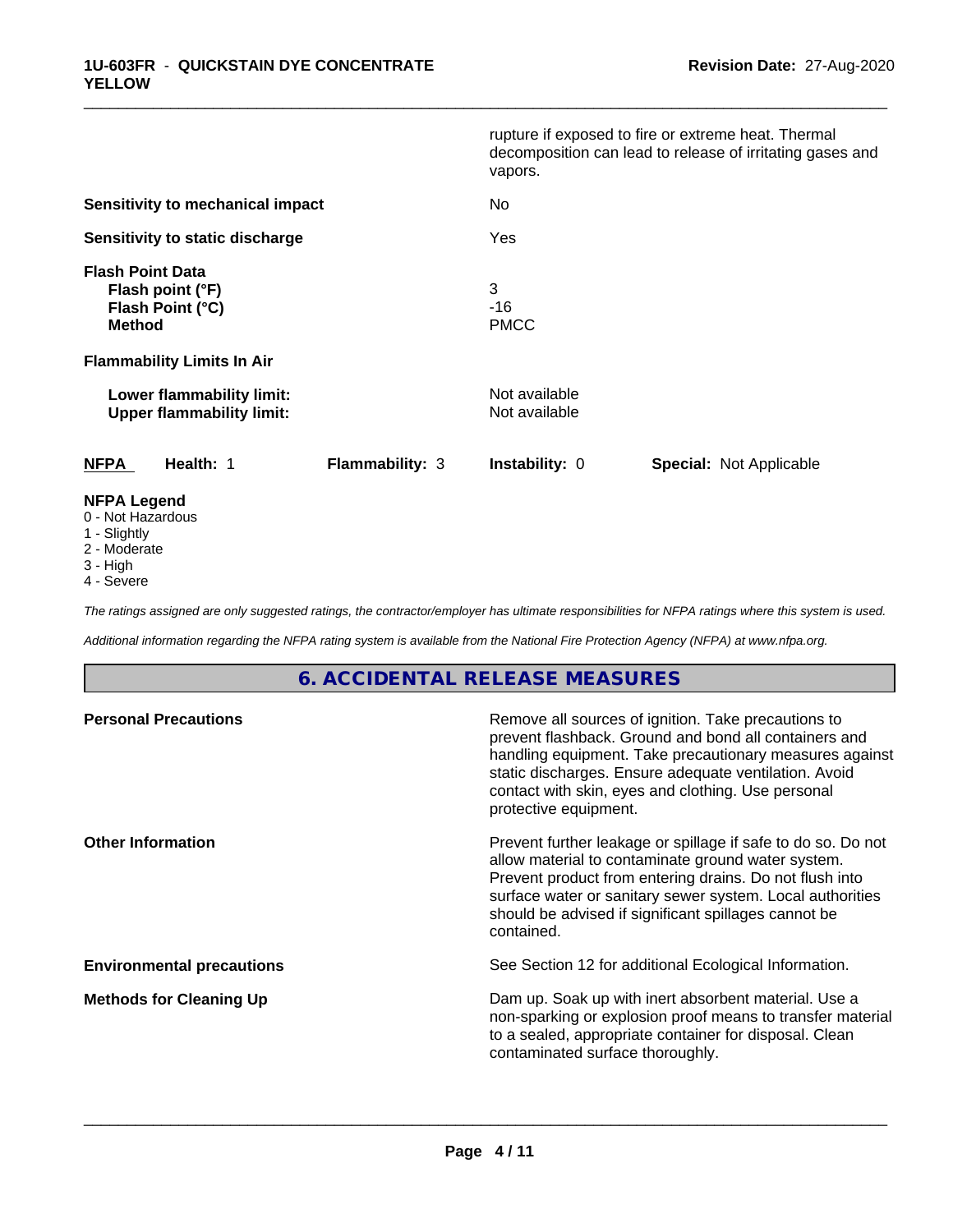# **7. HANDLING AND STORAGE**

\_\_\_\_\_\_\_\_\_\_\_\_\_\_\_\_\_\_\_\_\_\_\_\_\_\_\_\_\_\_\_\_\_\_\_\_\_\_\_\_\_\_\_\_\_\_\_\_\_\_\_\_\_\_\_\_\_\_\_\_\_\_\_\_\_\_\_\_\_\_\_\_\_\_\_\_\_\_\_\_\_\_\_\_\_\_\_\_\_\_\_\_\_

| <b>Handling</b>        | Avoid contact with skin, eyes and clothing. Wear personal<br>protective equipment. Do not breathe vapors or spray mist.<br>Use only in ventilated areas. Prevent vapor build-up by<br>providing adequate ventilation during and after use.                                                                                                                                                                                                           |
|------------------------|------------------------------------------------------------------------------------------------------------------------------------------------------------------------------------------------------------------------------------------------------------------------------------------------------------------------------------------------------------------------------------------------------------------------------------------------------|
|                        | Take precautionary measures against static discharges.<br>To avoid ignition of vapors by static electricity discharge,<br>all metal parts of the equipment must be grounded. Keep<br>away from heat, sparks and flame. Do not smoke.<br>Extinguish all flames and pilot lights, and turn off stoves,<br>heaters, electric motors and other sources of ignition<br>during use and until all vapors are gone. Ignition and/or<br>flash back may occur. |
| <b>Storage</b>         | Keep containers tightly closed in a dry, cool and<br>well-ventilated place. Keep away from heat. Keep away<br>from open flames, hot surfaces and sources of ignition.<br>Keep in properly labeled containers. Keep out of the reach<br>of children.                                                                                                                                                                                                  |
| Incompatible Materials | Incompatible with strong acids and bases and strong<br>oxidizing agents.                                                                                                                                                                                                                                                                                                                                                                             |

# **8. EXPOSURE CONTROLS/PERSONAL PROTECTION**

### **Exposure Limits**

| <b>Chemical name</b> | <b>ACGIH TLV</b> | Alberta                      | <b>British Columbia</b> | Ontario        | Quebec                        |
|----------------------|------------------|------------------------------|-------------------------|----------------|-------------------------------|
| Acetone              | STEL: 500 ppm    | 500 ppm - TWA                | 250 ppm - TWA           | 250 ppm - TWA  | 500 ppm - TWAEV               |
|                      | TWA: 250 ppm     | 1200 mg/m <sup>3</sup> - TWA | 500 ppm - STEL          | 500 ppm - STEL | $1190 \text{ mg/m}^3$ - TWAEV |
|                      |                  | 750 ppm - STEL               |                         |                | $1000$ ppm - STEV             |
|                      |                  | 1800 mg/m $3$ - STEL         |                         |                | 2380 mg/m <sup>3</sup> - STEV |

#### **Legend**

ACGIH - American Conference of Governmental Industrial Hygienists Alberta - Alberta Occupational Exposure Limits British Columbia - British Columbia Occupational Exposure Limits Ontario - Ontario Occupational Exposure Limits Quebec - Quebec Occupational Exposure Limits N/E - Not established

**Personal Protective Equipment**

**Engineering Measures Engineering Measures Engineering Measures Ensure adequate ventilation, especially in confined areas.** 

**Eye/Face Protection** Safety glasses with side-shields. If splashes are likely to occur, wear: Tightly fitting safety goggles **Skin Protection**<br> **Respiratory Protection**<br> **Respiratory Protection**<br> **Protective gloves and impervious clothing.**<br>
Use only with adequate ventilation. In oper Use only with adequate ventilation. In operations where exposure limits are exceeded, use a NIOSH approved respirator that has been selected by a technically qualified person for the specific work conditions. When spraying the product or applying in confined areas, wear a NIOSH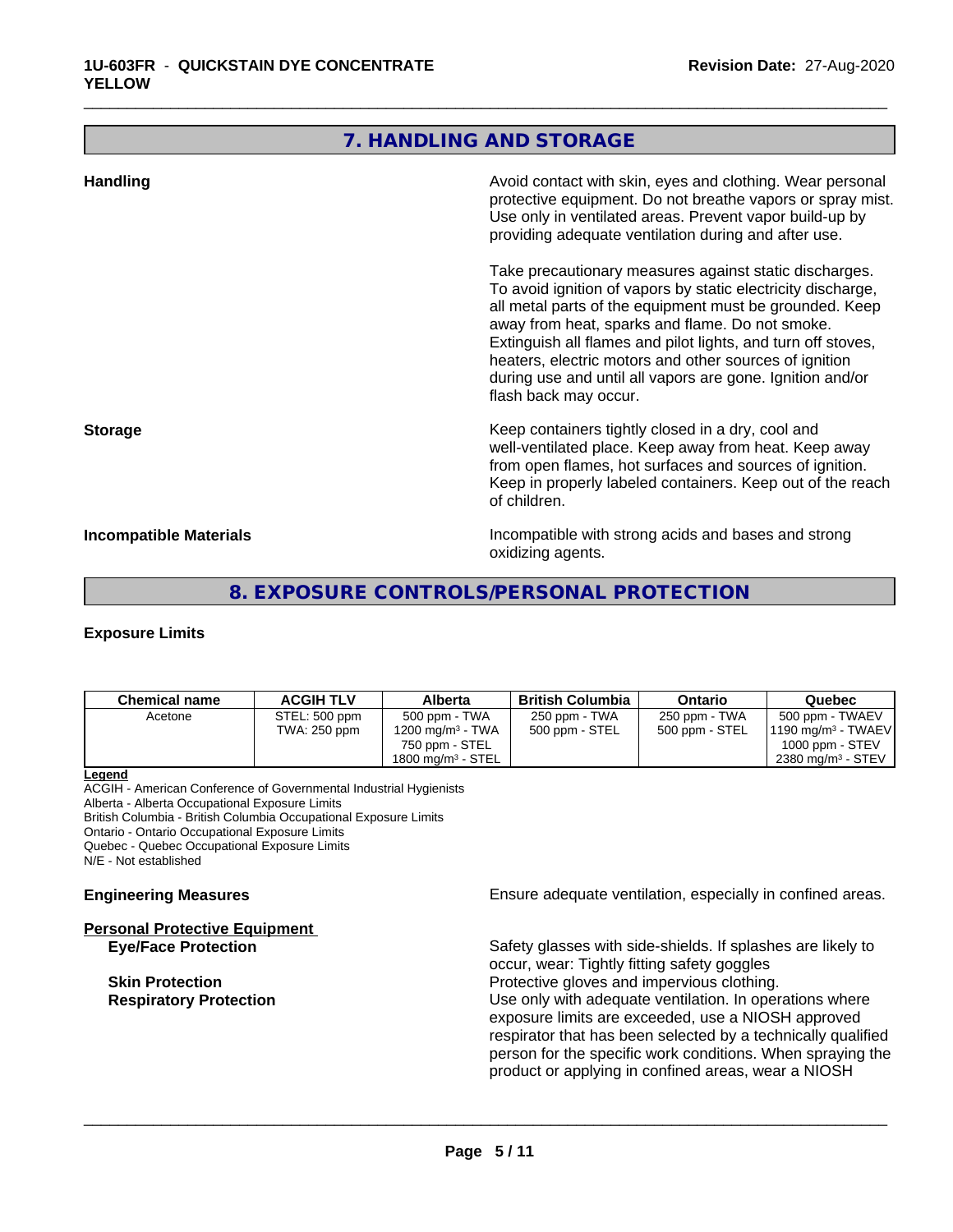approved respirator specified for paint spray or organic vapors.

**Hygiene Measures Avoid contact with skin, eyes and clothing. Remove and Avoid contact with skin, eyes and clothing. Remove and Avoid contact with skin, eyes and clothing. Remove and** wash contaminated clothing before re-use. Wash thoroughly after handling.

# **9. PHYSICAL AND CHEMICAL PROPERTIES**

**Appearance** liquid **Odor** solvent **Odor Threshold No information available No information available Density (lbs/gal)** 6.65 - 6.75 **Specific Gravity** 0.80 - 0.82 **pH** No information available **Viscosity (cps)** No information available **Solubility(ies)** No information available **Water solubility Water solubility Water solubility Water solubility Water solubility Water solution Evaporation Rate No information available No information available Vapor pressure** No information available **No information** available **Vapor density No information available No information available Wt.** % Solids 0 - 10 **Vol. % Solids** 0 - 10 **Wt. % Volatiles** 90 - 100 **Vol. % Volatiles** 90 - 100 **VOC Regulatory Limit (g/L)** 0 **Boiling Point (°F)** 136 **Boiling Point (°C)** 58 **Freezing point (°F)** No information available **Freezing Point (°C)** No information available **Flash point (°F)** 3 **Flash Point (°C)** -16 **Method** PMCC **Flammability (solid, gas)** Not applicable **Upper flammability limit:** Not applicable **Lower flammability limit:** Not applicable **Autoignition Temperature (°F)** No information available **Autoignition Temperature (°C)** No information available **Decomposition Temperature (°F)** No information available **Decomposition Temperature (°C)** No information available<br> **Partition coefficient Partition available** 

**No information available** 

\_\_\_\_\_\_\_\_\_\_\_\_\_\_\_\_\_\_\_\_\_\_\_\_\_\_\_\_\_\_\_\_\_\_\_\_\_\_\_\_\_\_\_\_\_\_\_\_\_\_\_\_\_\_\_\_\_\_\_\_\_\_\_\_\_\_\_\_\_\_\_\_\_\_\_\_\_\_\_\_\_\_\_\_\_\_\_\_\_\_\_\_\_

# **10. STABILITY AND REACTIVITY**

**Reactivity** Not Applicable **Chemical Stability Stability** Stable under normal conditions. Hazardous polymerisation does not occur. **Conditions to avoid EXECUTE:** The Metal Metal Metal Metal Metal Metal Metal Metal Metal Metal Metal Metal Metal Metal Metal Metal Metal Metal Metal Metal Metal Metal Metal Metal Metal Metal Metal Metal Metal Metal Metal electricity and sources of ignition. Sparks. Elevated temperature.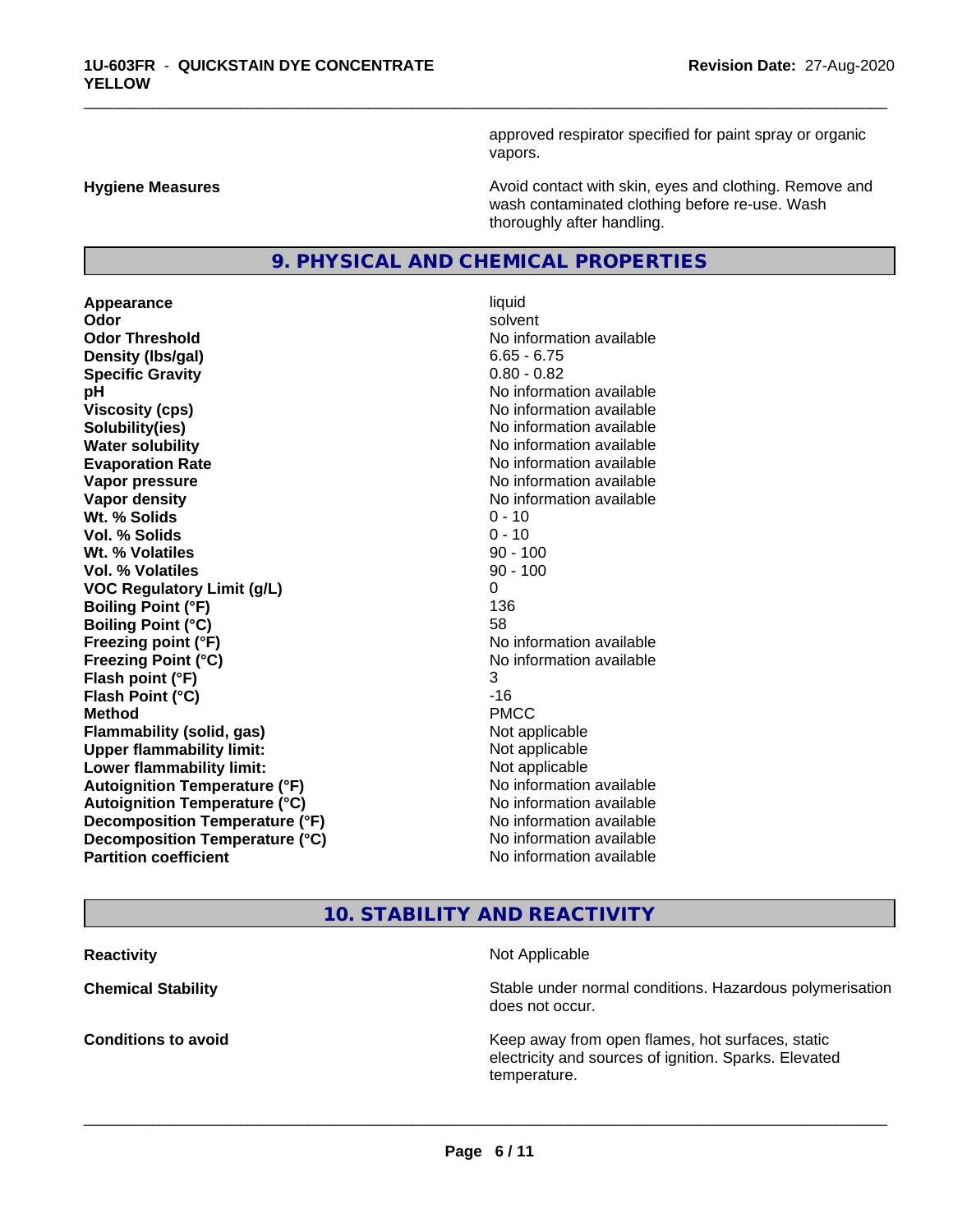| <b>Incompatible Materials</b>                                                | Incompatible with strong acids and bases and strong<br>oxidizing agents.                                                                                                                                                                                                                                                            |  |  |
|------------------------------------------------------------------------------|-------------------------------------------------------------------------------------------------------------------------------------------------------------------------------------------------------------------------------------------------------------------------------------------------------------------------------------|--|--|
| <b>Hazardous Decomposition Products</b>                                      | Thermal decomposition can lead to release of irritating<br>gases and vapors.                                                                                                                                                                                                                                                        |  |  |
| Possibility of hazardous reactions                                           | None under normal conditions of use.                                                                                                                                                                                                                                                                                                |  |  |
|                                                                              | 11. TOXICOLOGICAL INFORMATION                                                                                                                                                                                                                                                                                                       |  |  |
| <b>Product Information</b><br>Information on likely routes of exposure       |                                                                                                                                                                                                                                                                                                                                     |  |  |
| <b>Principal Routes of Exposure</b>                                          | Eye contact, skin contact and inhalation.                                                                                                                                                                                                                                                                                           |  |  |
| <b>Acute Toxicity</b><br><b>Product Information</b>                          | Repeated or prolonged exposure to organic solvents may<br>lead to permanent brain and nervous system damage.<br>Intentional misuse by deliberately concentrating and<br>inhaling vapors may be harmful or fatal.                                                                                                                    |  |  |
| Symptoms related to the physical, chemical and toxicological characteristics |                                                                                                                                                                                                                                                                                                                                     |  |  |
| <b>Symptoms</b>                                                              | No information available                                                                                                                                                                                                                                                                                                            |  |  |
|                                                                              | Delayed and immediate effects as well as chronic effects from short and long-term exposure                                                                                                                                                                                                                                          |  |  |
| Eye contact<br><b>Skin contact</b><br><b>Inhalation</b>                      | Contact with eyes may cause irritation.<br>May cause skin irritation and/or dermatitis. Prolonged skin<br>contact may defat the skin and produce dermatitis.<br>Harmful by inhalation. High vapor / aerosol concentrations<br>are irritating to the eyes, nose, throat and lungs and may<br>cause headaches, dizziness, drowsiness, |  |  |
| Ingestion                                                                    | unconsciousness, and other central nervous system<br>effects.<br>Harmful if swallowed. Ingestion may cause irritation to<br>mucous membranes. Small amounts of this product<br>aspirated into the respiratory system during ingestion or<br>vomiting may cause mild to severe pulmonary injury,                                     |  |  |
| <b>Sensitization</b>                                                         | possibly progressing to death.<br>No information available.                                                                                                                                                                                                                                                                         |  |  |
| <b>Neurological Effects</b>                                                  | No information available.                                                                                                                                                                                                                                                                                                           |  |  |
| <b>Mutagenic Effects</b><br><b>Reproductive Effects</b>                      | No information available.<br>No information available.                                                                                                                                                                                                                                                                              |  |  |
| <b>Developmental Effects</b>                                                 | No information available.                                                                                                                                                                                                                                                                                                           |  |  |
| <b>Target organ effects</b>                                                  | No information available.                                                                                                                                                                                                                                                                                                           |  |  |
| <b>STOT - single exposure</b>                                                | May cause disorder and damage to the, Respiratory                                                                                                                                                                                                                                                                                   |  |  |
| <b>STOT - repeated exposure</b>                                              | system, Central nervous system.<br>Causes damage to organs through prolonged or repeated<br>exposure if inhaled, May cause disorder and damage to<br>the, liver, kidney, spleen, blood.                                                                                                                                             |  |  |
| Other adverse effects                                                        | No information available.                                                                                                                                                                                                                                                                                                           |  |  |
| <b>Aspiration Hazard</b>                                                     | May be harmful if swallowed and enters airways. Small                                                                                                                                                                                                                                                                               |  |  |

\_\_\_\_\_\_\_\_\_\_\_\_\_\_\_\_\_\_\_\_\_\_\_\_\_\_\_\_\_\_\_\_\_\_\_\_\_\_\_\_\_\_\_\_\_\_\_\_\_\_\_\_\_\_\_\_\_\_\_\_\_\_\_\_\_\_\_\_\_\_\_\_\_\_\_\_\_\_\_\_\_\_\_\_\_\_\_\_\_\_\_\_\_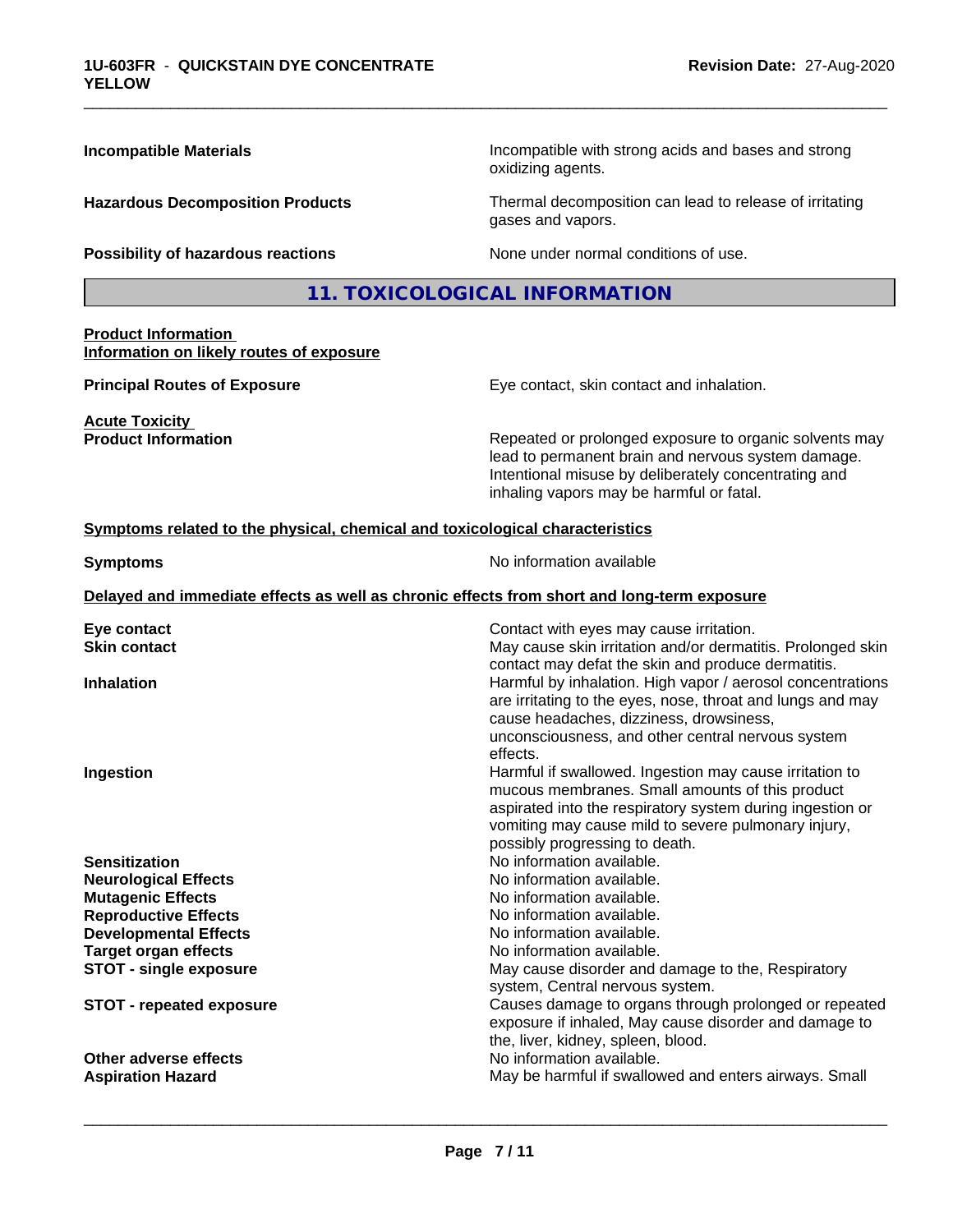amounts of this product aspirated into the respiratory system during ingestion or vomiting may cause mild to severe pulmonary injury, possibly progressing to death.

\_\_\_\_\_\_\_\_\_\_\_\_\_\_\_\_\_\_\_\_\_\_\_\_\_\_\_\_\_\_\_\_\_\_\_\_\_\_\_\_\_\_\_\_\_\_\_\_\_\_\_\_\_\_\_\_\_\_\_\_\_\_\_\_\_\_\_\_\_\_\_\_\_\_\_\_\_\_\_\_\_\_\_\_\_\_\_\_\_\_\_\_\_

#### **Numerical measures of toxicity**

**The following values are calculated based on chapter 3.1 of the GHS document**

| ATEmix (oral)                        | 6108 mg/ka |
|--------------------------------------|------------|
| <b>ATEmix (dermal)</b>               | 3159 mg/ka |
| <b>ATEmix (inhalation-dust/mist)</b> | 105.5 mg/L |

#### **Component Information**

| Chemical name      | Oral LD50           | Dermal LD50            | Inhalation LC50                                |
|--------------------|---------------------|------------------------|------------------------------------------------|
| Acetone<br>67-64-1 | Rat<br>= 5800 mg/kg | Rabbit,<br>15700 mg/kg | $'$ Rat $)$ 8 h<br>$= 50100$ mg/m <sup>3</sup> |
|                    |                     |                        |                                                |

# **Chronic Toxicity**

#### **Carcinogenicity**

*There are no known carcinogenic chemicals in this product above reportable levels.*

**12. ECOLOGICAL INFORMATION**

### **Ecotoxicity Effects**

The environmental impact of this product has not been fully investigated.

### **Product Information**

#### **Acute Toxicity to Fish** No information available

# **Acute Toxicity to Aquatic Invertebrates**

No information available

### **Acute Toxicity to Aquatic Plants**

No information available

# **Persistence / Degradability**

No information available.

#### **Bioaccumulation**

There is no data for this product.

# **Mobility in Environmental Media**

No information available.

#### **Ozone**

No information available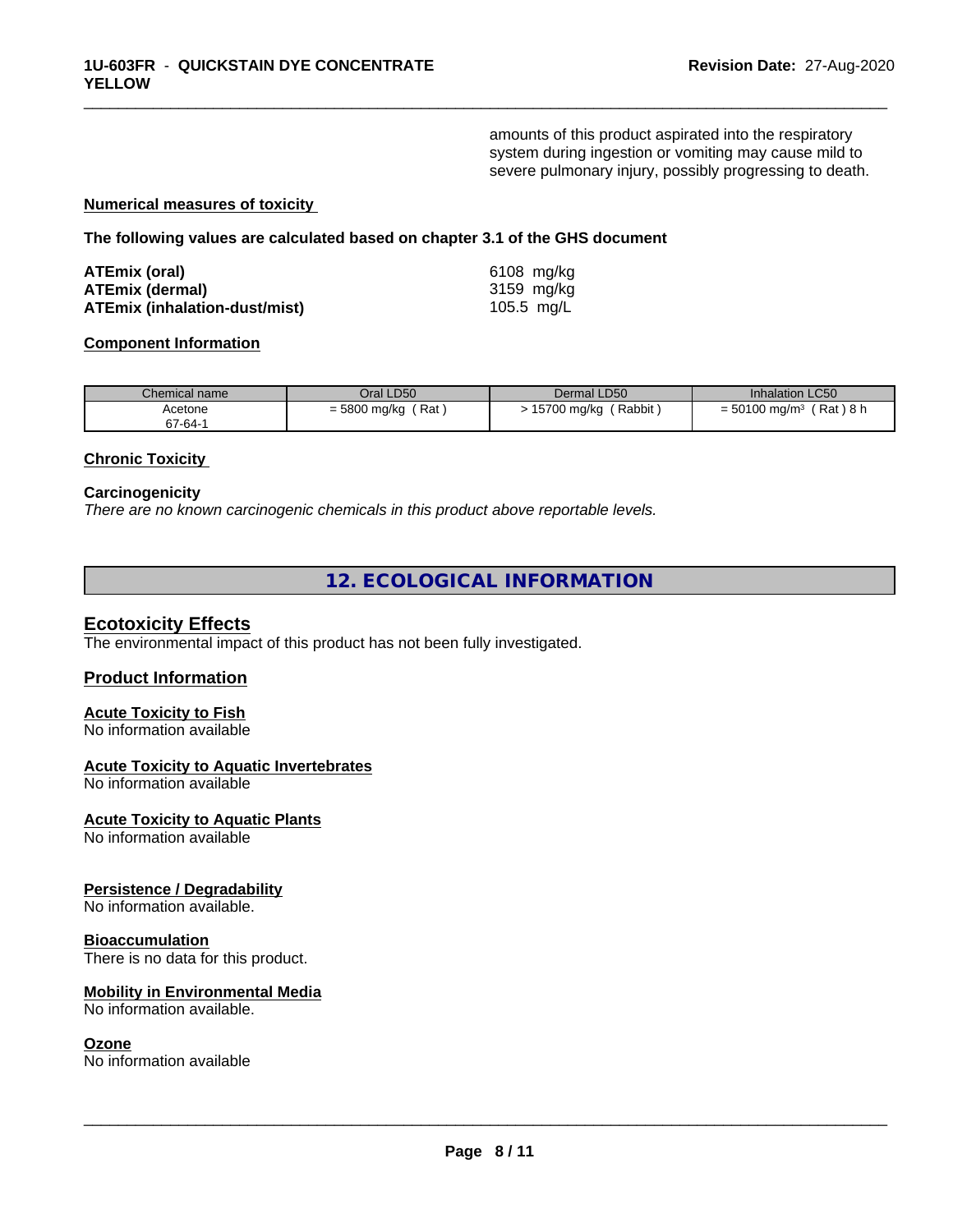#### **Component Information**

#### **Acute Toxicity to Fish**

Acetone LC50: 8300 (Bluegill - 96 hr.) mg/L

#### **Acute Toxicity to Aquatic Invertebrates**

Acetone EC50: 12600 mg/L (Daphnia magna - 48 hr.)

**Acute Toxicity to Aquatic Plants** No information available

**13. DISPOSAL CONSIDERATIONS**

**Waste Disposal Method Dispose of in accordance with federal, state, provincial,** and local regulations. Local requirements may vary, consult your sanitation department or state-designated environmental protection agency for more disposal options.

**Empty Container Warning <b>Emptied** Containers may retain product residue. Follow label warnings even after container is emptied. Residual vapors may explode on ignition.

# **14. TRANSPORT INFORMATION**

**Proper Shipping Name PAINT Hazard class** 3 **UN-No.** UN1263 **Packing Group III Description** UN1263, PAINT, 3, II

 $\overline{\phantom{a}}$  ,  $\overline{\phantom{a}}$  ,  $\overline{\phantom{a}}$  ,  $\overline{\phantom{a}}$  ,  $\overline{\phantom{a}}$  ,  $\overline{\phantom{a}}$  ,  $\overline{\phantom{a}}$  ,  $\overline{\phantom{a}}$  ,  $\overline{\phantom{a}}$  ,  $\overline{\phantom{a}}$  ,  $\overline{\phantom{a}}$  ,  $\overline{\phantom{a}}$  ,  $\overline{\phantom{a}}$  ,  $\overline{\phantom{a}}$  ,  $\overline{\phantom{a}}$  ,  $\overline{\phantom{a}}$ 

\_\_\_\_\_\_\_\_\_\_\_\_\_\_\_\_\_\_\_\_\_\_\_\_\_\_\_\_\_\_\_\_\_\_\_\_\_\_\_\_\_\_\_\_\_\_\_\_\_\_\_\_\_\_\_\_\_\_\_\_\_\_\_\_\_\_\_\_\_\_\_\_\_\_\_\_\_\_\_\_\_\_\_\_\_\_\_\_\_\_\_\_\_

**ICAO / IATA ICAO / IATA Contact the preparer for further information.** 

**IMDG / IMO Contact the preparer for further information.** 

**15. REGULATORY INFORMATION**

**International Inventories**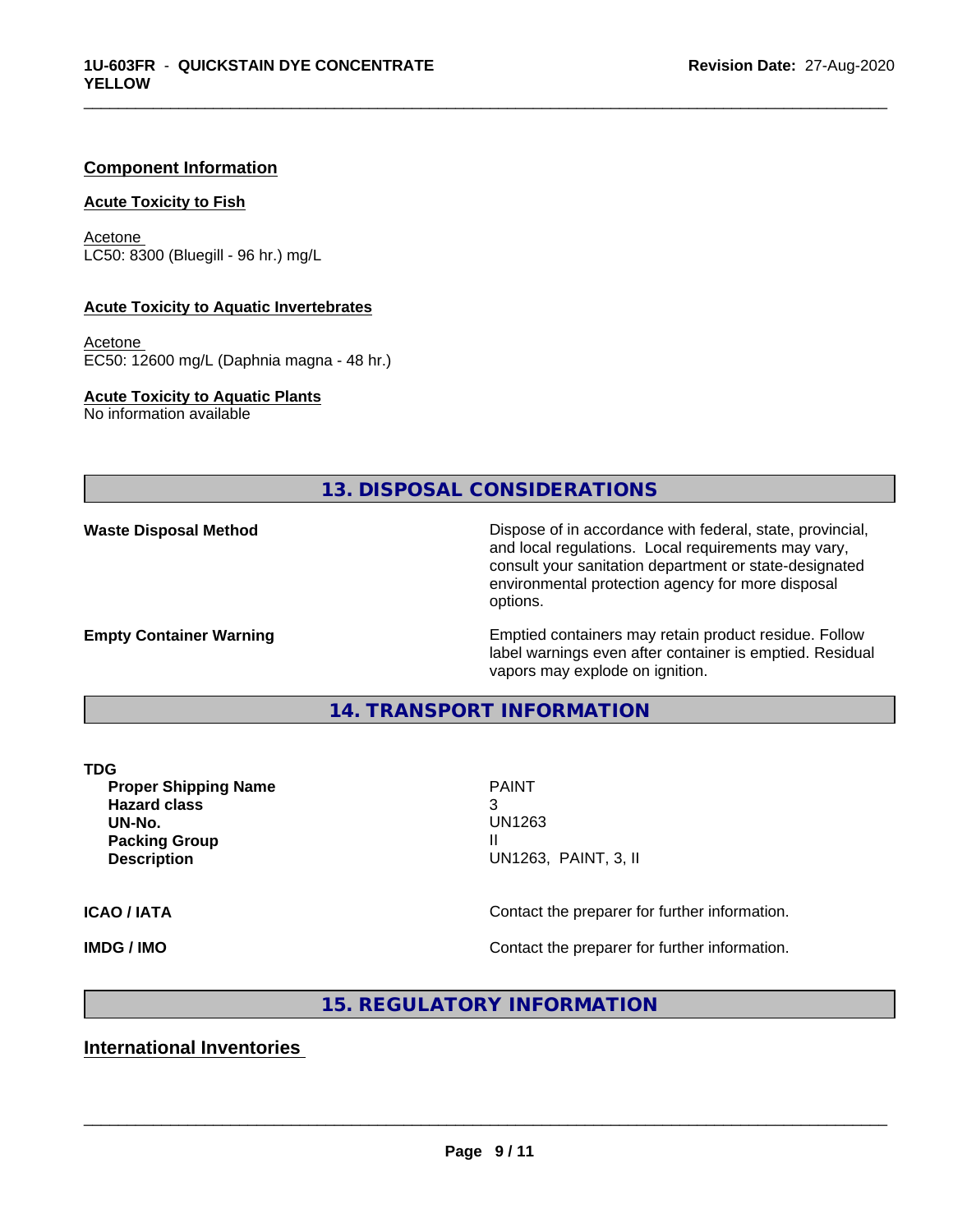| <b>TSCA: United States</b> | Yes - All components are listed or exempt. |  |
|----------------------------|--------------------------------------------|--|
| <b>DSL: Canada</b>         | No - Not all of the components are listed. |  |
|                            | One or more component is listed on NDSL.   |  |

# **National Pollutant Release Inventory (NPRI)**

#### **NPRI Parts 1- 4**

This product contains the following Parts 1-4 NPRI chemicals:

*None*

#### **NPRI Part 5**

This product contains the following NPRI Part 5 Chemicals:

*None*

# **WHMIS Regulatory Status**

This product has been classified in accordance with the hazard criteria of the Hazardous Products Regulations (HPR) and the SDS contains all the information required by the HPR.

\_\_\_\_\_\_\_\_\_\_\_\_\_\_\_\_\_\_\_\_\_\_\_\_\_\_\_\_\_\_\_\_\_\_\_\_\_\_\_\_\_\_\_\_\_\_\_\_\_\_\_\_\_\_\_\_\_\_\_\_\_\_\_\_\_\_\_\_\_\_\_\_\_\_\_\_\_\_\_\_\_\_\_\_\_\_\_\_\_\_\_\_\_

| <b>16. OTHER INFORMATION</b>                                                                                                                          |                                                    |                                                                            |                      |                                                                                                                                                                                                                                                                                                                                                                                                                                                                                                                                                                              |  |
|-------------------------------------------------------------------------------------------------------------------------------------------------------|----------------------------------------------------|----------------------------------------------------------------------------|----------------------|------------------------------------------------------------------------------------------------------------------------------------------------------------------------------------------------------------------------------------------------------------------------------------------------------------------------------------------------------------------------------------------------------------------------------------------------------------------------------------------------------------------------------------------------------------------------------|--|
| HMIS -                                                                                                                                                | Health: 1                                          | <b>Flammability: 3</b>                                                     | <b>Reactivity: 0</b> | $PPE: -$                                                                                                                                                                                                                                                                                                                                                                                                                                                                                                                                                                     |  |
| <b>HMIS Legend</b><br>0 - Minimal Hazard<br>1 - Slight Hazard<br>2 - Moderate Hazard<br>3 - Serious Hazard<br>4 - Severe Hazard<br>* - Chronic Hazard | present under the actual normal conditions of use. | X - Consult your supervisor or S.O.P. for "Special" handling instructions. |                      | Note: The PPE rating has intentionally been left blank. Choose appropriate PPE that will protect employees from the hazards the material will                                                                                                                                                                                                                                                                                                                                                                                                                                |  |
|                                                                                                                                                       |                                                    |                                                                            |                      | Caution: HMIS® ratings are based on a 0-4 rating scale, with 0 representing minimal hazards or risks, and 4 representing significant hazards or<br>risks. Although HMIS® ratings are not required on MSDSs under 29 CFR 1910.1200, the preparer, has chosen to provide them. HMIS® ratings are<br>to be used only in conjunction with a fully implemented HMIS® program by workers who have received appropriate HMIS® training. HMIS® is a<br>registered trade and service mark of the NPCA. HMIS® materials may be purchased exclusively from J. J. Keller (800) 327-6868. |  |

 **WARNING!** If you scrape, sand, or remove old paint, you may release lead dust. LEAD IS TOXIC. EXPOSURE TO LEAD DUST CAN CAUSE SERIOUS ILLNESS, SUCH AS BRAIN DAMAGE, ESPECIALLY IN CHILDREN. PREGNANT WOMEN SHOULD ALSO AVOID EXPOSURE. Wear a NIOSH approved respirator to control lead exposure. Clean up carefully with a HEPA vacuum and a wet mop. Before you start, find out how to protect yourself and your family by logging onto Health Canada at

http://www.hc-sc.gc.ca/ewh-semt/contaminants/lead-plomb/asked\_questions-questions\_posees-eng.php.

**Prepared By** Product Stewardship Department Benjamin Moore & Co.